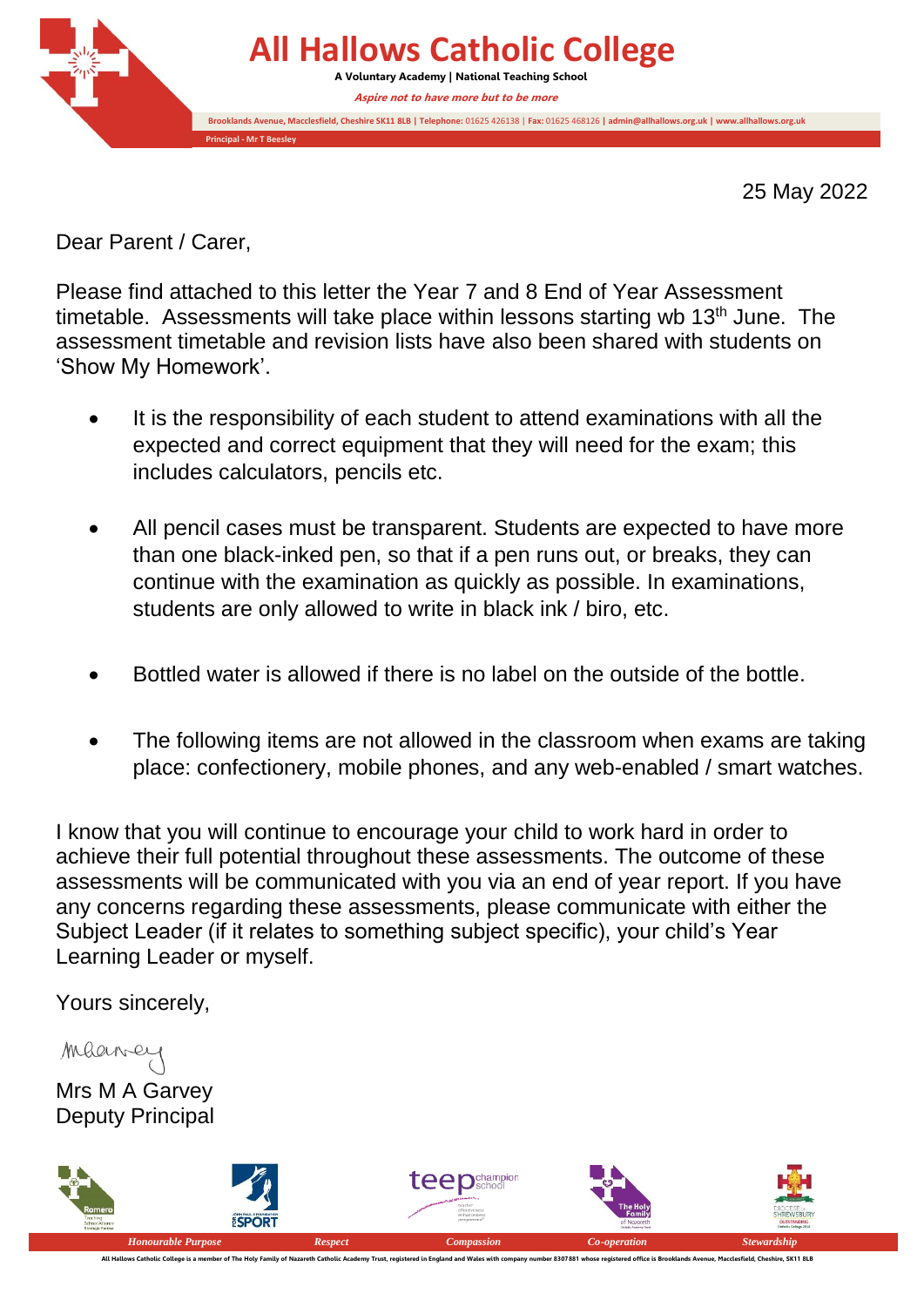

## **Year 7 End of year Assessment timetable**

| <b>7A</b>                   | Lesson 1       | Lesson 2    | Lesson 3       | Lesson 4     | Lesson 5       |
|-----------------------------|----------------|-------------|----------------|--------------|----------------|
| Mon 13th June               | <b>RE</b>      | <b>ADT</b>  |                | LANGUAGE     | <b>ENGLISH</b> |
| Tue 14 <sup>th</sup> June   | <b>HISTORY</b> |             |                | <b>MATHS</b> |                |
| Wed 15 <sup>th</sup> June   | <b>PA</b>      | <b>GEOG</b> | LANGUAGE       |              |                |
| Thurs 16 <sup>th</sup> June |                | CS          | <b>SCIENCE</b> | <b>MATHS</b> |                |
| Fri 17 <sup>th</sup> June   | ADT            |             |                |              | <b>MUSIC</b>   |

| <b>7B</b>                   | Lesson 1       | Lesson 2       | Lesson 3  | Lesson 4     | Lesson 5       |
|-----------------------------|----------------|----------------|-----------|--------------|----------------|
| Mon 13th June               | <b>PA</b>      | <b>ADT</b>     |           | LANGUAGE     |                |
| Tue 14 <sup>th</sup> June   | <b>GEOG</b>    |                | <b>CS</b> | <b>MATHS</b> |                |
| Wed 15 <sup>th</sup> June   |                | <b>MUSIC</b>   | LANGUAGE  |              |                |
| Thurs 16 <sup>th</sup> June | <b>SCIENCE</b> | <b>HISTORY</b> |           | <b>MATHS</b> |                |
| Fri 17 <sup>th</sup> June   | <b>ADT</b>     |                | <b>RE</b> |              | <b>ENGLISH</b> |

| 7 <sup>C</sup>              | <b>Lesson 1</b> | Lesson 2    | Lesson 3        | Lesson 4        | Lesson 5     |
|-----------------------------|-----------------|-------------|-----------------|-----------------|--------------|
| Mon 13th June               | <b>HISTORY</b>  | <b>ADT</b>  |                 | <b>LANGUAGE</b> |              |
| Tue 14 <sup>th</sup> June   |                 | <b>GEOG</b> | <b>SCIENCE</b>  | <b>MATHS</b>    |              |
| Wed 15 <sup>th</sup> June   | <b>ENGLISH</b>  |             | <b>LANGUAGE</b> | <b>CS</b>       |              |
| Thurs 16 <sup>th</sup> June |                 | <b>RE</b>   |                 | <b>MATHS</b>    |              |
| Fri 17 <sup>th</sup> June   | <b>ADT</b>      |             |                 |                 | <b>MUSIC</b> |
| Tues 21 <sup>st</sup> June  |                 | <b>PA</b>   |                 |                 |              |

| <b>7F</b>                   | Lesson 1   | Lesson 2       | Lesson 3  | Lesson 4       | Lesson 5       |
|-----------------------------|------------|----------------|-----------|----------------|----------------|
| Mon 13th June               |            | <b>ADT</b>     |           | LANGUAGE       | <b>ENGLISH</b> |
| Tue 14 <sup>th</sup> June   |            |                | <b>CS</b> | <b>MATHS</b>   | <b>MUSIC</b>   |
| Wed 15 <sup>th</sup> June   |            | <b>HISTORY</b> | LANGUAGE  | <b>SCIENCE</b> |                |
| Thurs 16 <sup>th</sup> June |            | <b>GEOG</b>    | <b>RE</b> | <b>MATHS</b>   |                |
| Fri 17 <sup>th</sup> June   | <b>ADT</b> |                |           |                | PA             |

| <b>7M</b>                   | <b>Lesson 1</b> | Lesson 2       | <b>Lesson 3</b> | <b>Lesson 4</b> | <b>Lesson 5</b> |
|-----------------------------|-----------------|----------------|-----------------|-----------------|-----------------|
| Mon 13th June               |                 | <b>PA</b>      |                 | <b>MUSIC</b>    | <b>GEOG</b>     |
| Tue 14 <sup>th</sup> June   | <b>MATHS</b>    | LANGUAGE       | <b>HISTORY</b>  |                 |                 |
| Wed 15 <sup>th</sup> June   | <b>MATHS</b>    | <b>ENGLISH</b> | <b>CS</b>       |                 |                 |
| Thurs 16 <sup>th</sup> June |                 |                |                 | <b>LANGUAGE</b> | <b>ADT</b>      |
| Fri 17 <sup>th</sup> June   | <b>SCIENCE</b>  |                |                 | <b>RE</b>       |                 |
| Wed 22 <sup>nd</sup> June   |                 |                | <b>ADT</b>      |                 |                 |



All Hallows Catholic College is a member of The Holy Family of Nazareth Catholic Academy Trust, registered in England and Wales with company number 8307881 whose registered office is Brooklands Avenue, Macclesfield, Cheshi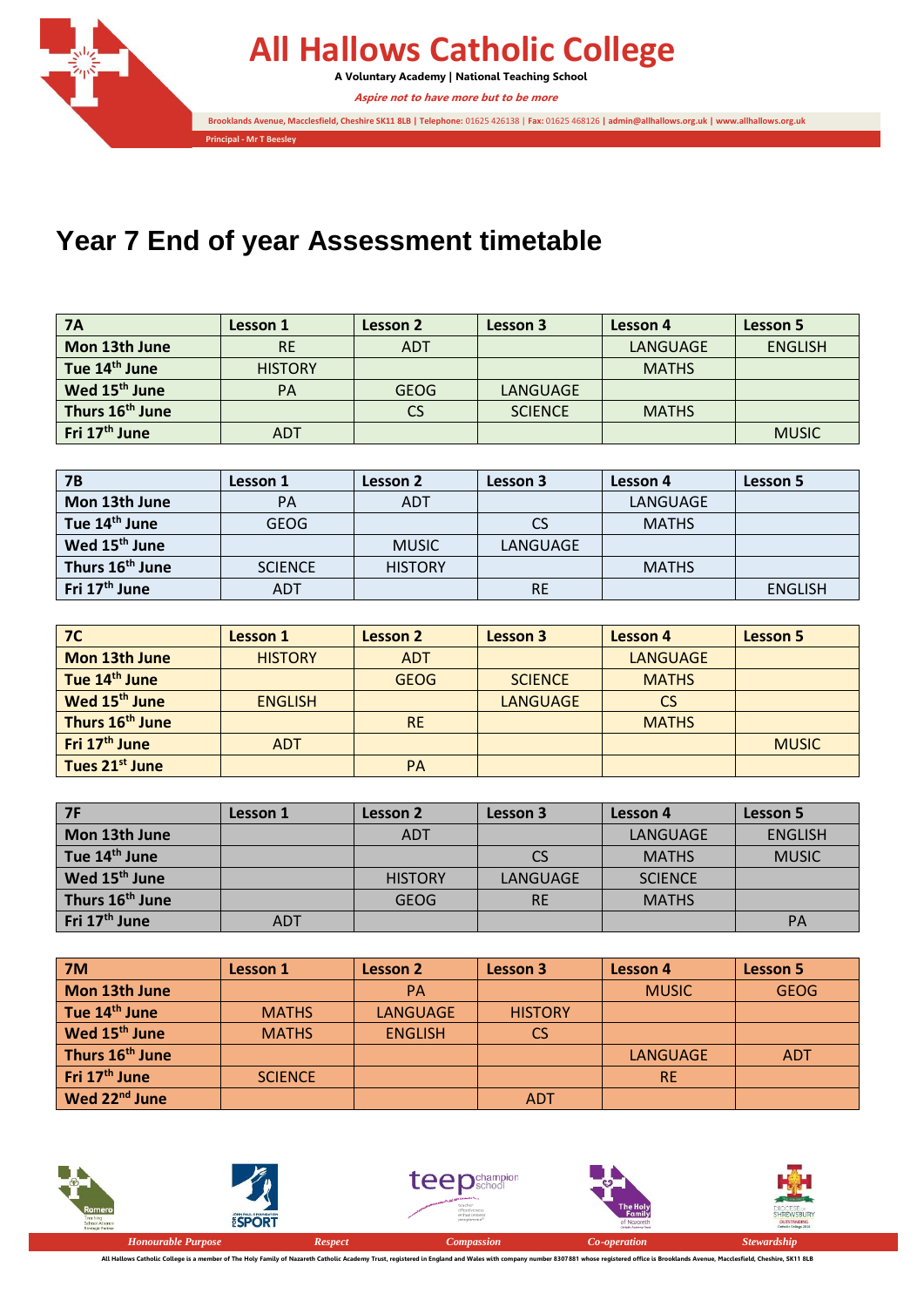

## **All Hallows Catholic College**

**A Voluntary Academy | National Teaching School**

**Aspire not to have more but to be more** 

**Brooklands Avenue, Macclesfield, Cheshire SK11 8LB | Telephone:** 01625 426138 | **Fax:** 01625 468126 **| admin@allhallows.org.uk | www.allhallows.org.uk**

**Principal - Mr T Beesley**

| <b>7N</b>                   | Lesson 1     | Lesson 2        | Lesson 3       | Lesson 4       | Lesson 5       |
|-----------------------------|--------------|-----------------|----------------|----------------|----------------|
| Mon 13th June               | <b>RE</b>    |                 | <b>CS</b>      |                | <b>HISTORY</b> |
| Tue 14 <sup>th</sup> June   | <b>MATHS</b> | <b>LANGUAGE</b> |                | <b>SCIENCE</b> |                |
| Wed 15 <sup>th</sup> June   | <b>MATHS</b> |                 | <b>ENGLISH</b> |                |                |
| Thurs 16 <sup>th</sup> June |              |                 |                | LANGUAGE       | <b>ADT</b>     |
| Fri 17 <sup>th</sup> June   |              |                 |                |                |                |
| Mon 20 <sup>th</sup> June   | PA           |                 |                | <b>GEOG</b>    |                |
| Fri 24 <sup>th</sup> June   |              |                 |                |                | <b>MUSIC</b>   |
| Wed 22 <sup>nd</sup> June   |              |                 | <b>ADT</b>     |                |                |

| 75                          | Lesson 1       | Lesson 2     | <b>Lesson 3</b> | Lesson 4        | <b>Lesson 5</b> |
|-----------------------------|----------------|--------------|-----------------|-----------------|-----------------|
| Mon 13th June               | <b>SCIENCE</b> | <b>PA</b>    |                 |                 | <b>HISTORY</b>  |
| Tue 14 <sup>th</sup> June   | <b>MATHS</b>   | LANGUAGE     |                 | <b>CS</b>       |                 |
| Wed 15 <sup>th</sup> June   | <b>MATHS</b>   |              | <b>ENGLISH</b>  |                 |                 |
| Thurs 16 <sup>th</sup> June |                |              |                 | <b>LANGUAGE</b> | <b>ADT</b>      |
| Fri 17 <sup>th</sup> June   | <b>GEOG</b>    |              |                 | <b>RE</b>       |                 |
| Tues 21 <sup>st</sup> June  |                | <b>MUSIC</b> |                 |                 |                 |
| Wed 22 <sup>nd</sup> June   |                |              | <b>ADT</b>      |                 |                 |

## **Year 8 End of year Assessment timetable**

| <b>8A</b>                   | Lesson 1       | Lesson 2     | Lesson 3     | Lesson 4  | Lesson 5       |
|-----------------------------|----------------|--------------|--------------|-----------|----------------|
| Mon 13th June               | <b>SCIENCE</b> | <b>MATHS</b> |              |           |                |
| Tue 14 <sup>th</sup> June   | <b>ENGLISH</b> | <b>PA</b>    |              |           |                |
| Wed 15 <sup>th</sup> June   | <b>RE</b>      |              | <b>MUSIC</b> |           |                |
| Thurs 16 <sup>th</sup> June | LANGUAGE       |              | <b>MATHS</b> |           | <b>HISTORY</b> |
| Fri 17 <sup>th</sup> June   |                | <b>ADT</b>   | GEOG         | <b>CS</b> |                |
| Mon 20 <sup>th</sup> June   |                | <b>ADT</b>   |              |           |                |

| <b>8B</b>                   | Lesson 1       | Lesson 2     | Lesson 3     | Lesson 4       | Lesson 5     |
|-----------------------------|----------------|--------------|--------------|----------------|--------------|
| Mon 13th June               | <b>GEOG</b>    | <b>MATHS</b> |              |                |              |
| Tue 14 <sup>th</sup> June   | <b>ENGLISH</b> | CS           |              |                |              |
| Wed 15 <sup>th</sup> June   | <b>SCIENCE</b> |              |              | <b>HISTORY</b> | <b>MUSIC</b> |
| Thurs 16 <sup>th</sup> June | LANGUAGE       | <b>RE</b>    | <b>MATHS</b> |                |              |
| Fri 17 <sup>th</sup> June   | PA             | <b>ADT</b>   |              |                |              |
| Mon 20 <sup>th</sup> June   |                | <b>ADT</b>   |              |                |              |



All Hallows Catholic College is a member of The Holy Family of Nazareth Catholic Academy Trust, registered in England and Wales with company number 8307881 whose registered office is Brooklands Avenue, Macclesfield, Cheshi